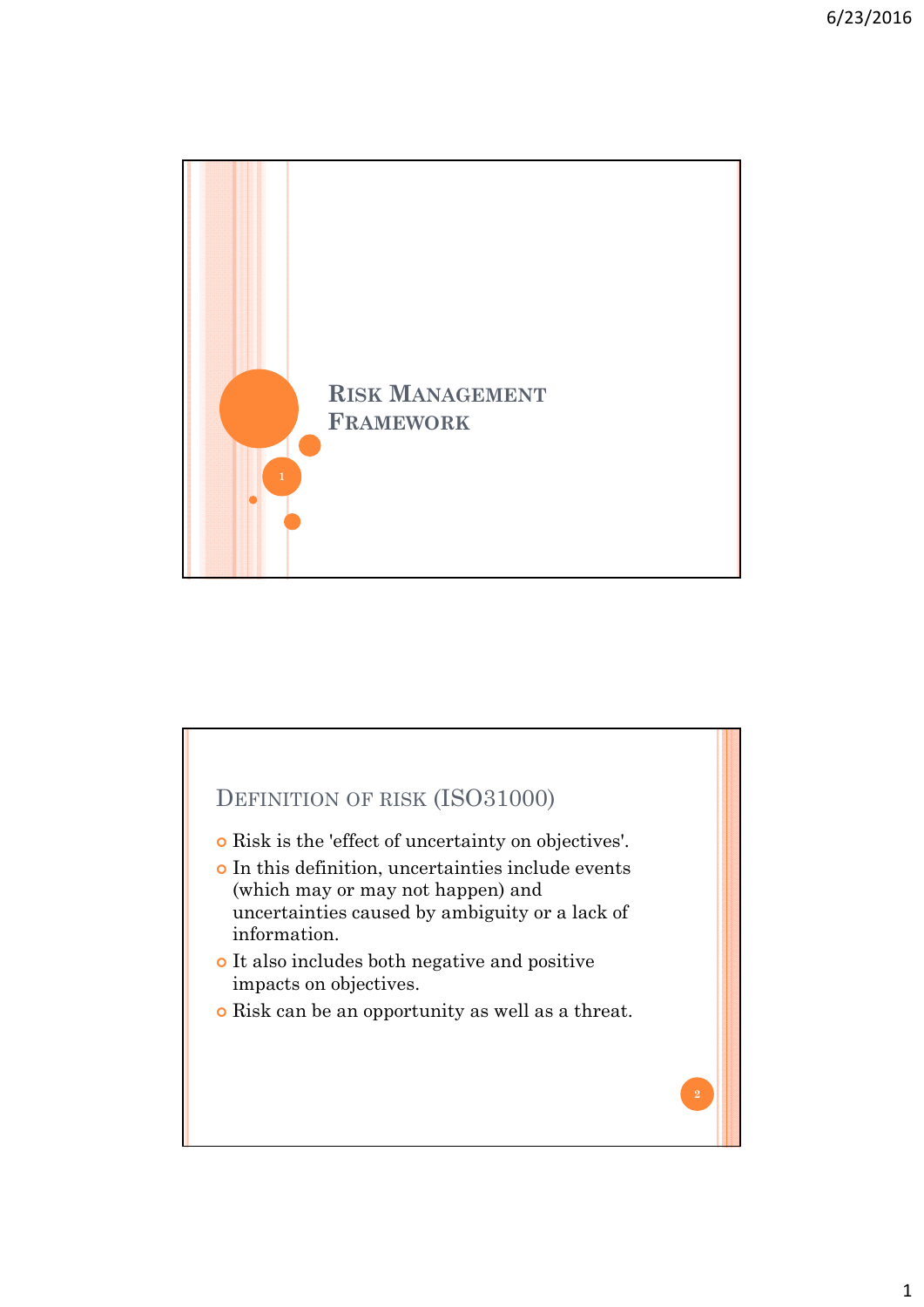# ENTERPRISE RISK MANAGEMENT FRAMEWORK (COSO) Enterprise risk management is a management process, effected by board of directors, management and other personnel of an entity, designed to identify potential events that may affect the entity, and manage risk to be within its risk appetite, to provide reasonable assurance regarding the achievement of entity objectives.

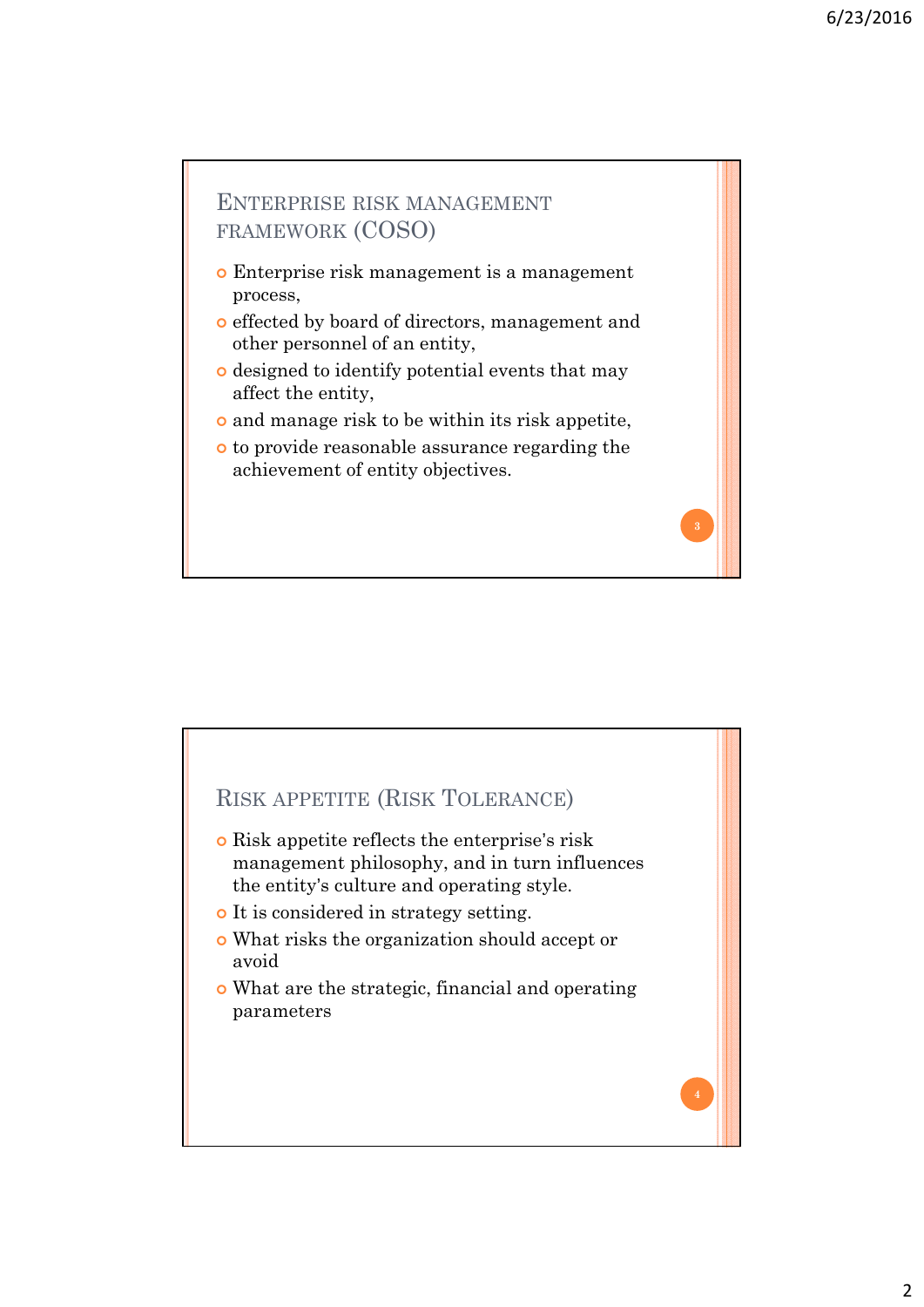## POSSIBLE RISKS FACED BY A NGO BUSINESS RISKS

- Reputational risk
- Brand building and social marketing
- Social entrepreneurship and Innovation
- Partnership risk
- New organization offering similar service
- General / regional economic problems
- Political risks

#### FINANCIAL RISKS

- Sustainable fund raising
- Market risk
- Credit risk
- o Interest risk
- o Currency risk
- Liquidity risk
- o Fraud
- Budget failures
- Unreliable accounting records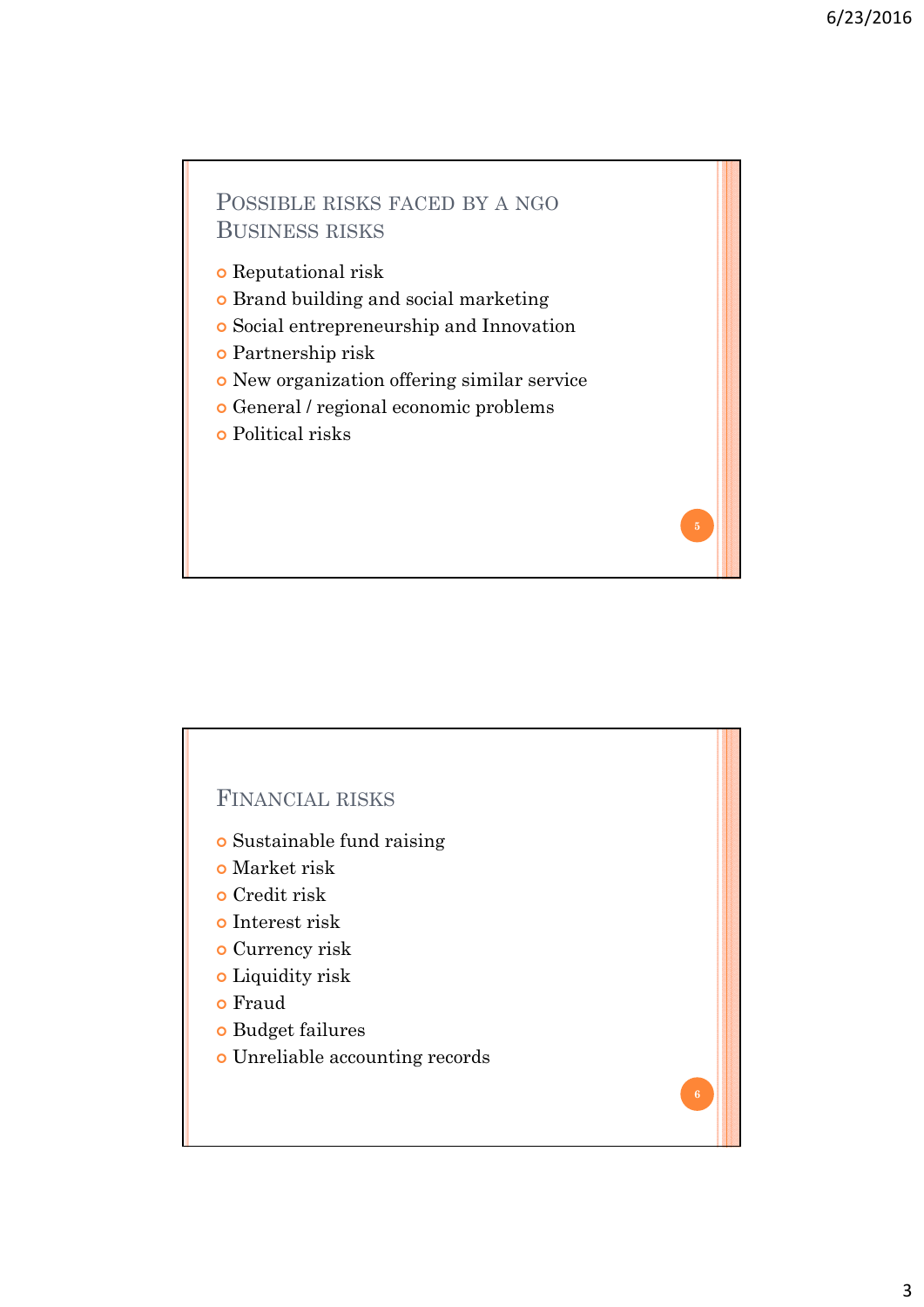### COMPLIANCE RISKS

- Breach of Section 88 of the Inland Revenue Ordinance
- Breach of Companies Ordinance requirements
- Breach of Societies Ordinance
- Breach of Trustee Ordinance
- Breach of other regulations and laws
- Breach of Personal Data (Privacy) Ordinance
- Litigation risk
- Tax problems
- Health and safety risks
- Environmental problems

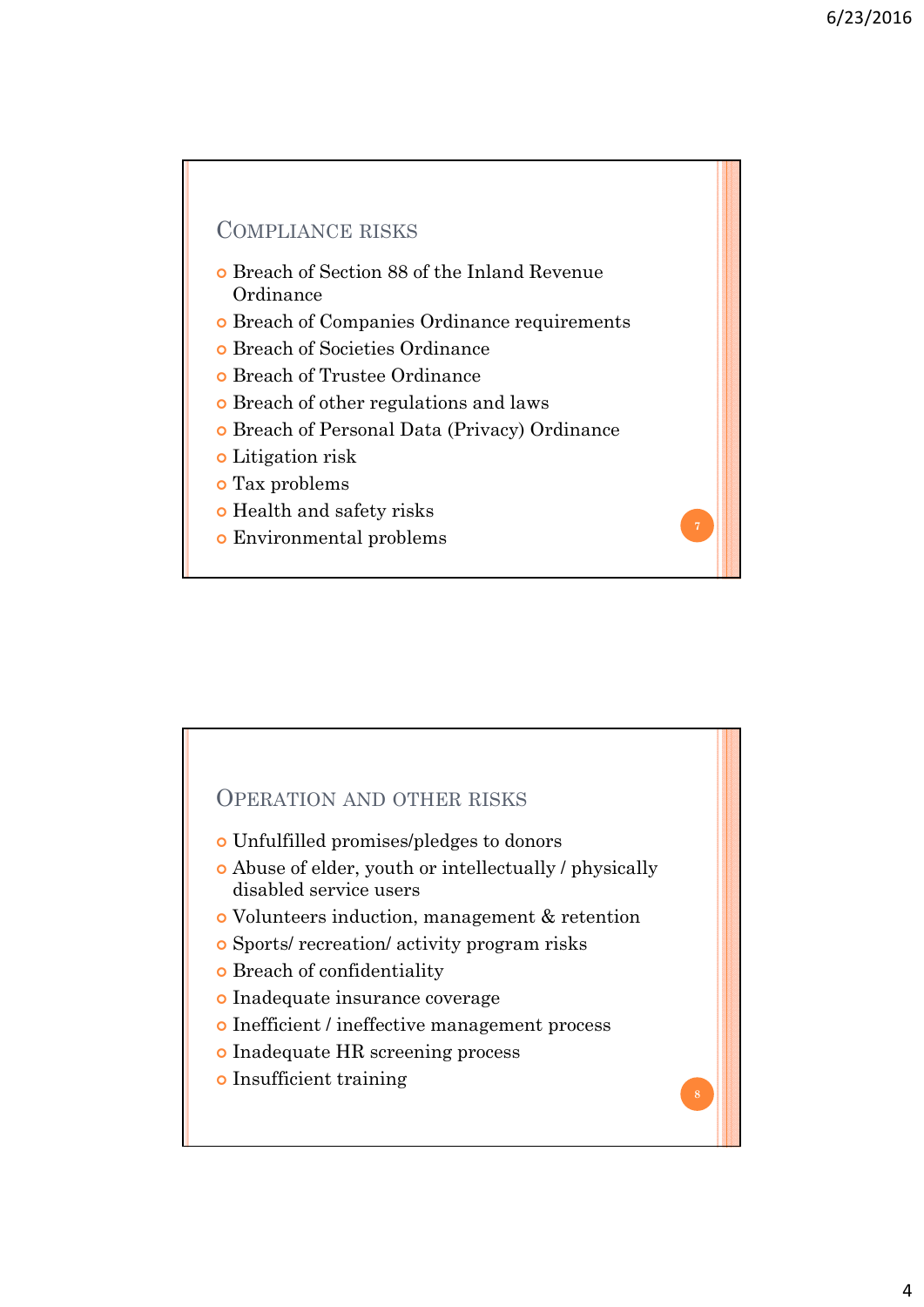**9**

## OPERATION AND OTHER RISKS

- Skills shortage
- Physical disasters (e.g., fire and explosion)
- Computer viruses or other system malfunctions
- Loss of physical assets
- Loss of key people
- Loss of key contracts

#### OPERATION AND OTHER RISKS

- Lack of business continuity planning
- Succession problems
- Inability to reduce cost base
- Over-reliance on key suppliers or customers
- Poor service levels
- Quality problems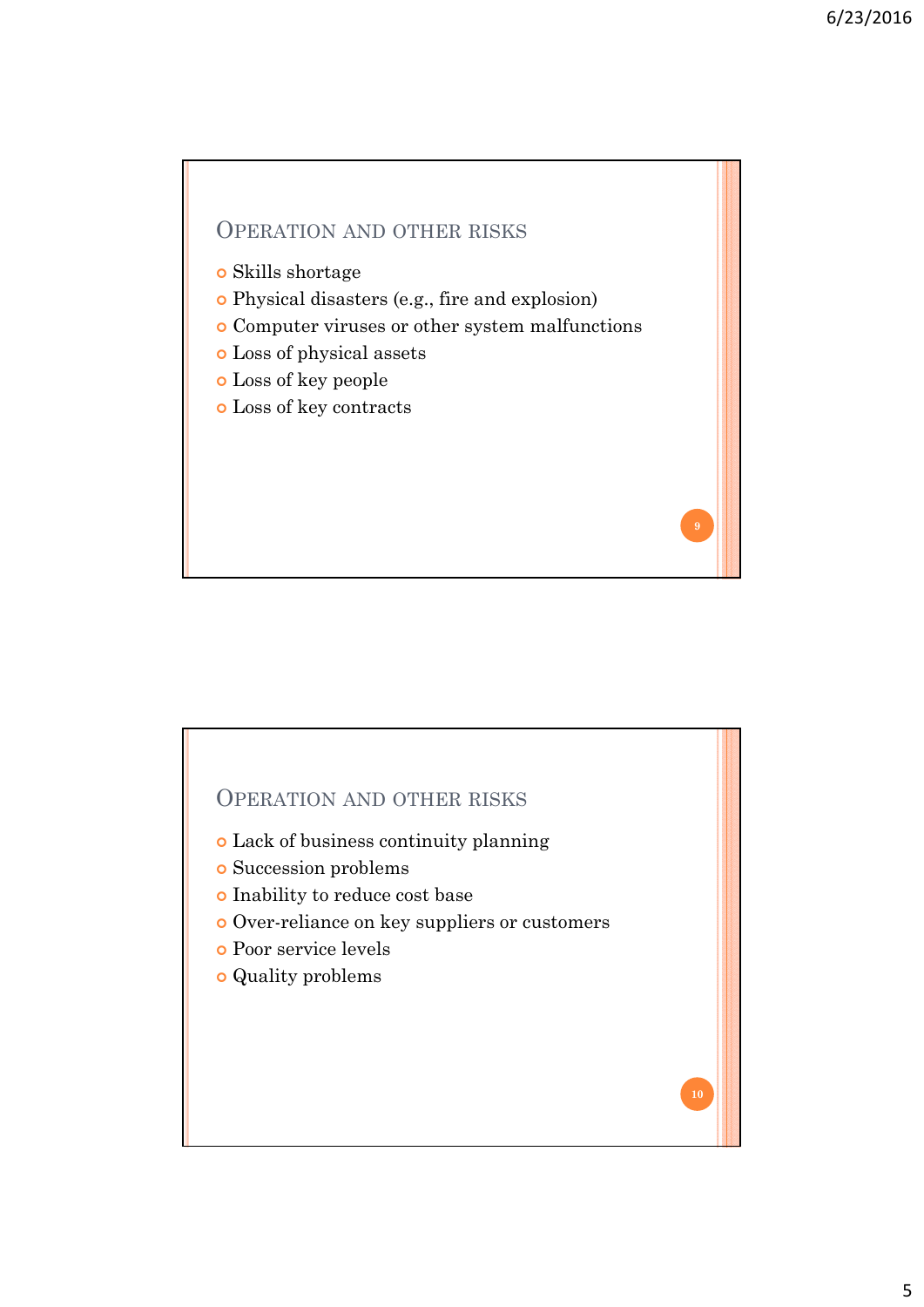

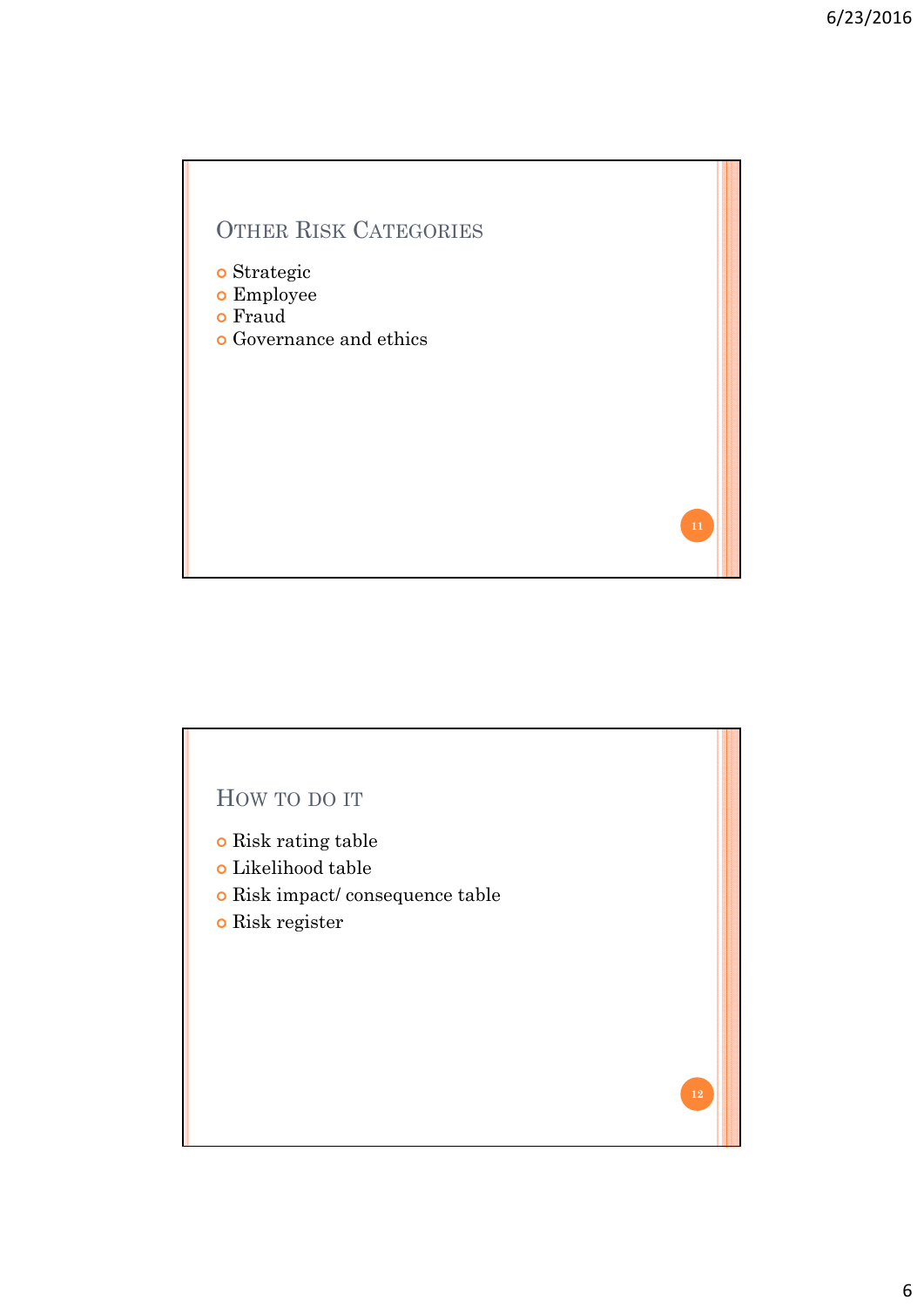| <b>Risk</b><br>Category<br>and Rating | <b>Minimal</b>                             | <b>Minor</b><br>$\mathbf{2}^{\prime}$                         | <b>Moderate</b><br>3                                                                    | <b>Major</b>                                                                                  | <b>Catastrophic</b>                                                                   |
|---------------------------------------|--------------------------------------------|---------------------------------------------------------------|-----------------------------------------------------------------------------------------|-----------------------------------------------------------------------------------------------|---------------------------------------------------------------------------------------|
| Financial                             | <b>Financial loss</b><br>less than \$      | <b>Financial loss</b><br>between \$ and \$                    | Financial loss<br>between \$ and \$                                                     | Financial loss<br>between \$ and \$                                                           | Financial loss<br>over \$                                                             |
| Reputation &<br><b>Brand</b>          | Media coverage                             | Minor criticism<br>by public and<br>media                     | Medium<br>criticism by<br>public and<br>media. Loss of<br>support from a<br>few donors. | Severe criticism<br>by public and<br>media. Loss of<br>support from<br>half of the<br>donors. | Prolonged<br>criticism by<br>public and media.<br>Loss of support<br>from all donors. |
| Legislative/<br>Regulatory            | Non compliance<br>advised by<br>regulators | Non compliance<br>advised by<br>regulators and<br>small fines | Non compliance<br>advised by<br>regulators and<br>fines between \$<br>and \$            | Regulator<br>threatens loss of<br>license Fines<br>over \$                                    | Loss of license<br>Prison sentences<br>for directors or<br>officers                   |

| <b>Rating</b><br>Code | <b>Likelihood</b>               | <b>Description</b>                    | <b>Probability</b> | <b>Indicative</b><br><b>Frequency</b>             |
|-----------------------|---------------------------------|---------------------------------------|--------------------|---------------------------------------------------|
|                       |                                 |                                       |                    |                                                   |
| $\mathbf{A}$          | <b>Almost</b><br><b>Certain</b> | Facing it now or<br>expected to occur | 90% and above      | Occurs at least<br>weekly                         |
| B                     | <b>Likely</b>                   | Probably will occur                   | $76 - 89%$         | Occurs at least<br>monthly                        |
| $\mathbf C$           | <b>Possible</b>                 | May occur                             | $21 - 75%$         | Occurs annually                                   |
| D                     | <b>Unlikely</b>                 | Not likely to occur                   | $6 - 20%$          | Unlikely to occur<br>in the foreseeable<br>future |
| E                     | Rare                            | Most unlikely to occur                | $0 - 5%$           | A black swan<br>event                             |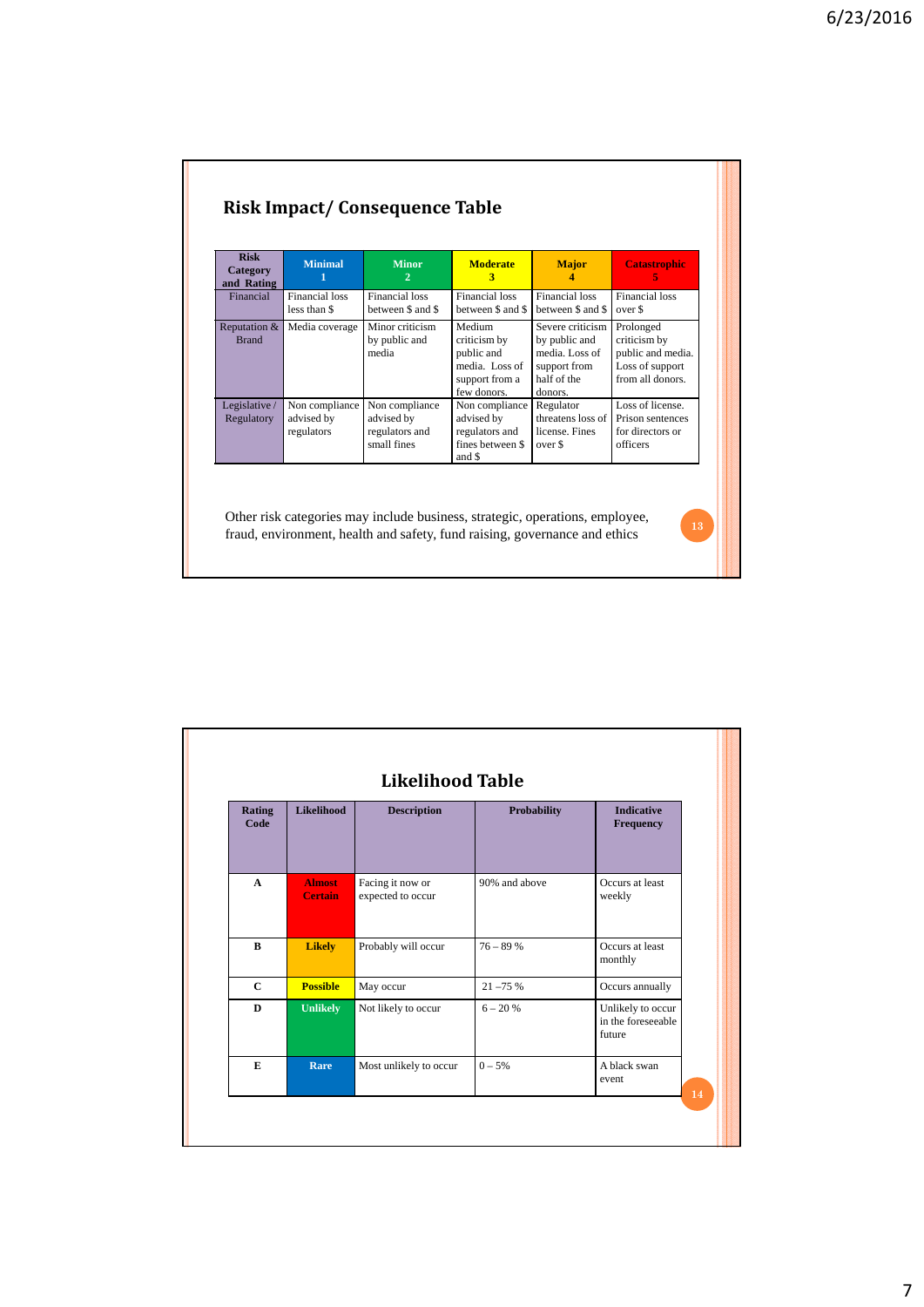| <b>Risk Rating Table</b>        |                      |                     |                        |                |                     |  |  |
|---------------------------------|----------------------|---------------------|------------------------|----------------|---------------------|--|--|
|                                 | Insignificant<br>(1) | <b>Minor</b><br>(2) | <b>Moderate</b><br>(3) | Major<br>(4)   | Catastrophic<br>(5) |  |  |
| <b>Almost</b><br>Certain<br>(A) | Significant          | Significant         | High                   | <b>Extreme</b> | <b>Extreme</b>      |  |  |
| Likely<br><b>(B)</b>            | Medium               | Significant         | Significant            | High           | <b>Extreme</b>      |  |  |
| <b>Possible</b><br>(C)          | Medium               | Medium              | Significant            | High           | High                |  |  |
| <b>Unlikely</b><br>(D)          | Low                  | Medium              | Medium                 | Significant    | High                |  |  |
| Rare<br>(E)                     | Low                  | Low                 | Medium                 | Significant    | High                |  |  |